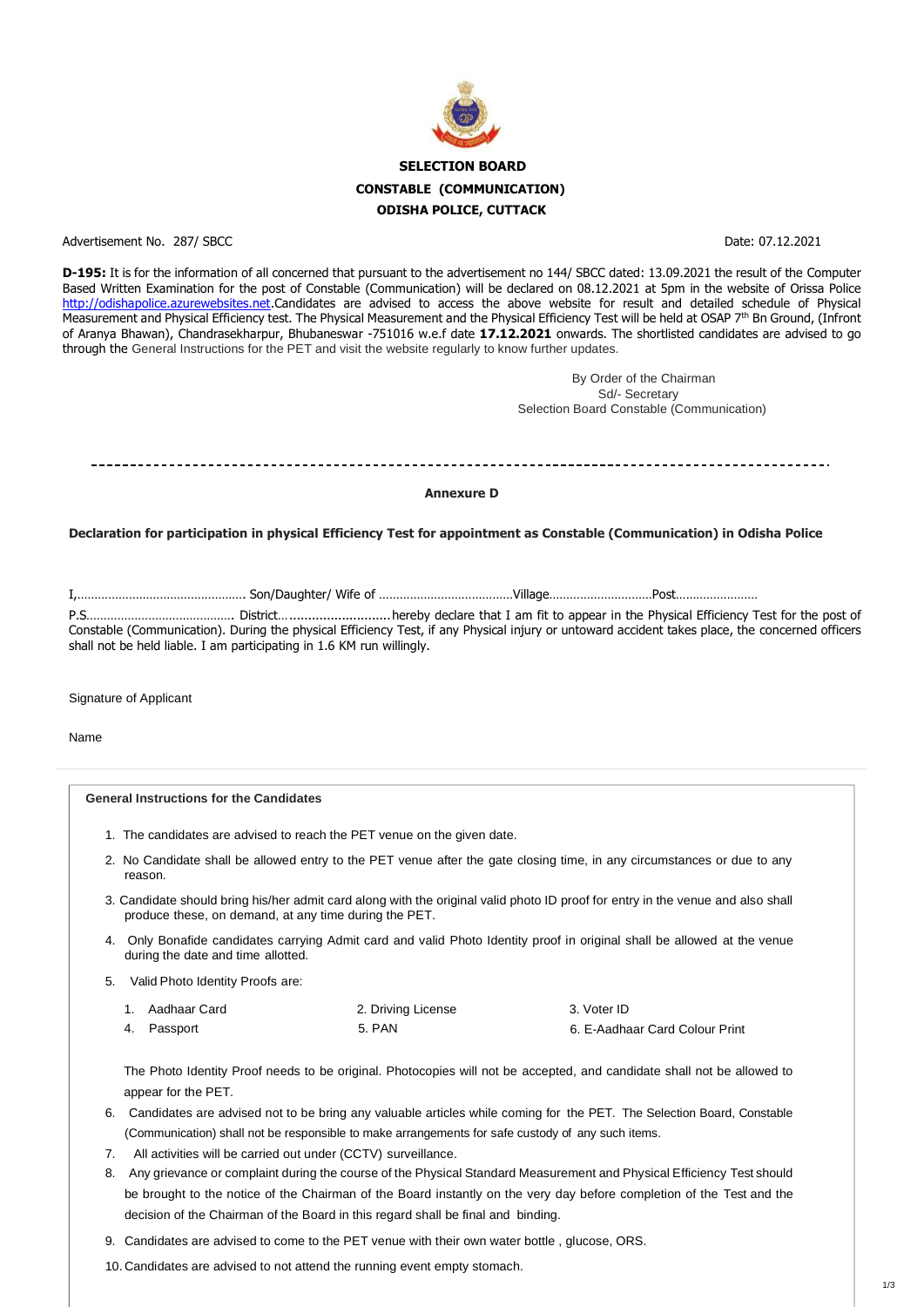2/3

- 11. Candidates should come with proper running dress & shoes. ( Need to carry short pant/ half pant for running activities)
- 12. Candidates are appearing for physical measurement and physical test at their own risk. The Board will not take any responsibility nor will accept any liability for any injury; damage or any type of loss that may occur to a candidate during the course of the running. Candidates should certify themselves that they are physically and mentally fit to undertake the Physical Test as per Annexure 'D'.

 **The candidate shall produce the following certificates and documents during PET for verification for reparation of merit list as given below:**

- 1. Original HSC or equivalent pass certificate issued by the concerned Board/Council in support of declaration of age/ date of birth and submit a self attested photocopy of the same.
- 2. Original Pass Certificate of +2 Examinations or equivalent Examination in science with (1) Physics, (2) Chemistry, and (3) Mathematics or Electronics or Statistics or Computer Science or Information Technology conducted by the Council of Higher Secondary Education, Odisha or by any other recognized Board or Council; or passed the 3 years Diploma course in Engineering subjects approved/ offered by State Council for Technical Education & Vocational Training, Odisha (Annexure F) or by All India Council for Technical Education/ University Grant Commission and submit a self attested photocopy of the same.
- 3. Candidates of SC/ST/SEBC category shall bring their original caste certificate and submit a self-attested photocopy of updated caste certificate issued by the competent authority.
- 4. In case of Ex-Servicemen, an attested copy of Identity Card & Discharge Certificate or NOC (applicable for those who will be discharged within 6 months from the last date of submission of application) and the documents indicating date of joining, date of discharge and the period of service rendered in Defense services along with an undertaking that he has not availed of the benefit as ex-serviceman for his employment earlier (Format given in Annexure- B).
- 5. In case of "Sportsperson", candidates has to produce original ID Card issued by the Director, Sports, Government of Odisha as per Resolution No. 24808/Gen, dated the 18th November 1985 of General Administration Department and amended from time to time and also the **self-attested copies** of ID Card.
- 6. Applicants shall submit a passing certificate of Odia as one of the subjects in HSC Examination (in original ) or a certificate of passing an examination in Odia Language equivalent to M.E. ( in original ) standard recognized or conducted by the School and Mass Education Dept. of Govt. of Odisha.
- 7. For claim of weightage mark of NCC, the candidate shall produce original NCC 'A' or 'B' or 'C' certificate and submit a  **self-attested photocopy** of the same.
- 8. Home guard candidates working in different districts/ establishments should have to produce a completion certificate of 3 years enrollment without any interruption on the date on which the advertisement for recruitment for publish as per the **Annexure-E** of detailed advertisement.
- 9. The Group-D candidates to be eligible for re-musteration in the rank of Constable (communication) have produce a certificate regarding 5years of continuation service from his appointing authority.